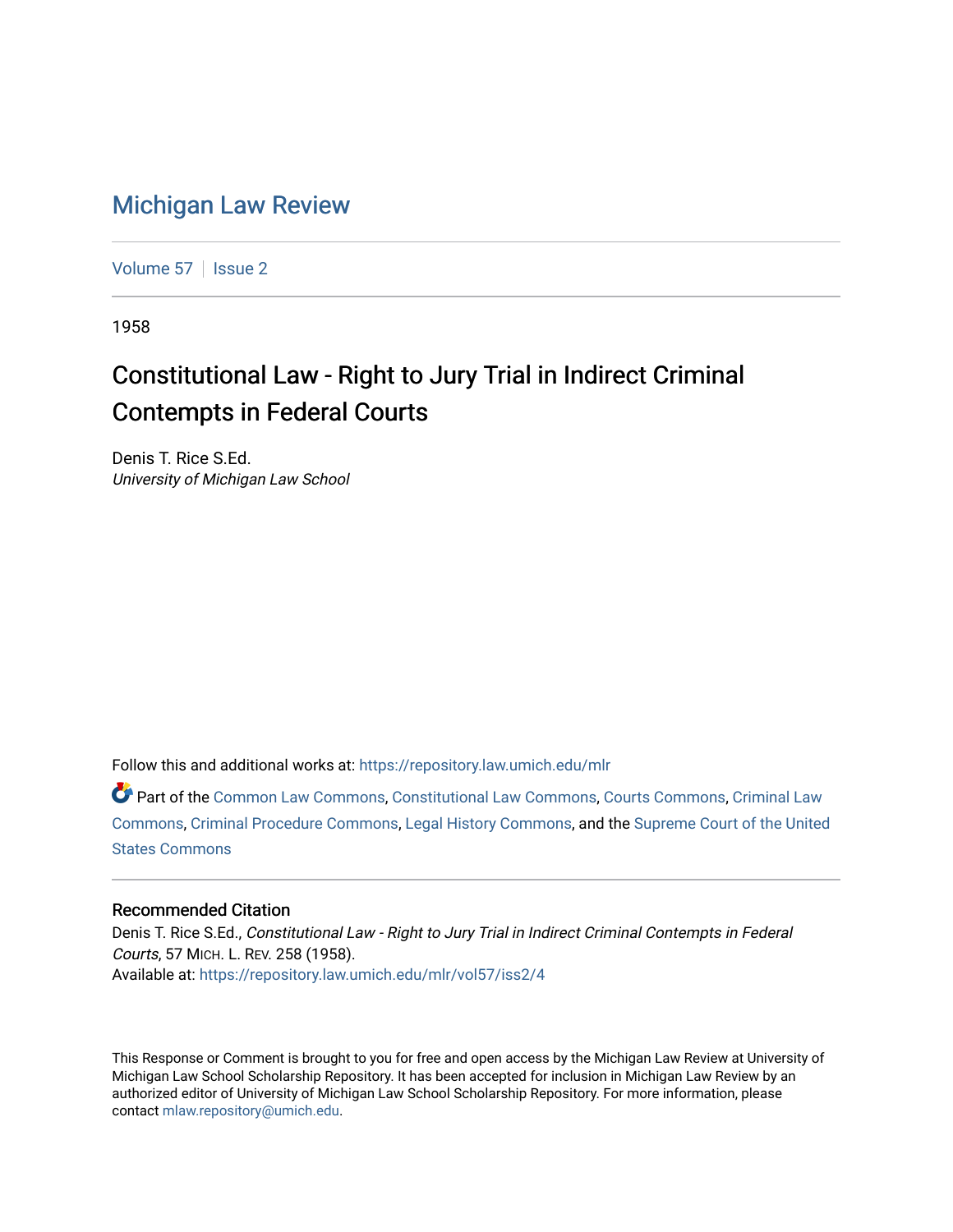#### **COMMENTS**

**CONS1:ITUTIONAL LAW-RIGHT TO JURY TRIAL IN INDIRECT**  CRIMINAL CONTEMPTS IN FEDERAL CouRTs-Should constitutional provisions for jury trial apply to contempts committed outside the physical presence of a federal court? The United States Supreme Court, in the recent case of *Green v. United States,1* reviewed this long disputed question. The case involved two Communist Party leaders who had been convicted of Smith Act violations and then had "jumped bail" when they disappeared in violation of surrender orders requiring their presence in court for sentencing. After four and a half years as fugitives they surrendered in 1956 and were charged with criminal contempt of court. Following a so-called "summary" hearing (without the benefit of jury), they were found guilty and sentenced to three years in prison, to be added to their five-year sentences under the Smith Act. The majority sustained these convictions. But in a long dissent, Justice Black brought into focus several decades of criticism which has been leveled at summary procedure in "indirect" criminal contempts (contempts which are committed outside the immediate vicinity of the court).<sup>2</sup> Against an imposing array of precedent sustaining summary procedure since the first Judiciary Act of 1789,<sup>3</sup> Justice Black has gathered extensive authority to discredit such procedure. He has now gained support for his thesis, that such nonjury proceedings violate the Constitution, from Justice Douglas and Chief Justice Warren. Their argument appears to be that the burden of persuasion should be cast upon those who would curtail the use of trial by jury, and that the historical basis of summary proceedings has been so undermined that any resultant doubt should be resolved in favor of jury trial.4 The inference is drawn that if the founders of the Constitution had squarely considered the problem of indirect criminal contempts, they would surely have desired to remove them from the power of a single judge. The present majority, in contrast, reason that

<sup>1356</sup> U.S. 165 (1958).

<sup>2</sup>It should be noted that Justice Black would prefer to overrule the use of summary procedure in any type of contempt, whether direct or indirect. See his dissenting opinion, Sacher v. United States, 343 U.S. I at 14 (1952).

s Cases are collected in the concurring opinion of Justice Frankfurter, Green v. United States, 356 U.S. 165 at 191, n. 2 (1958).

<sup>4</sup> Id. at 207-208.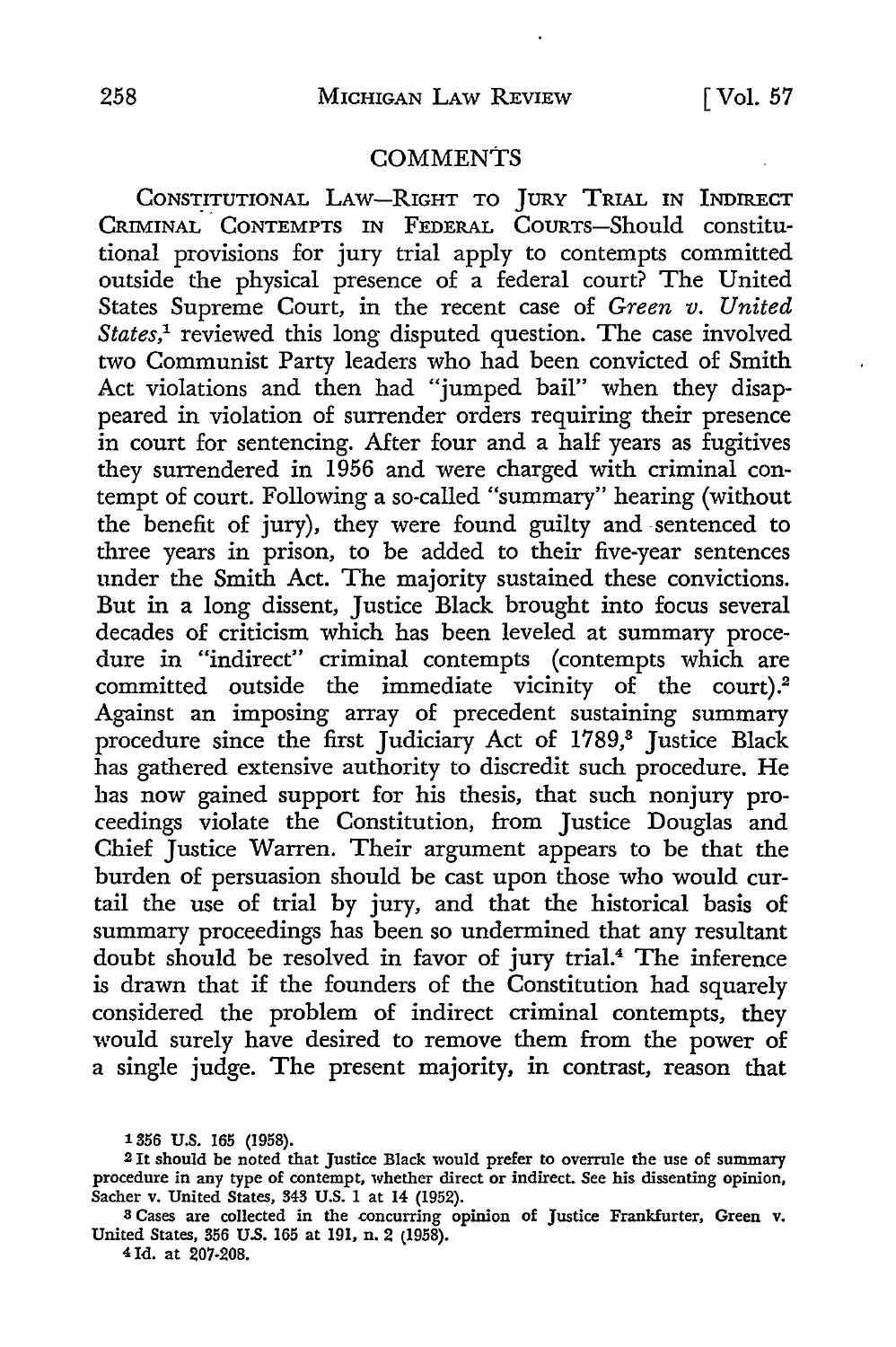#### 1958] **COMMENTS** 259

the weight of stare decisis creates a presumption in favor of summary procedure, and find the arguments adduced by Justice Black insufficient to overcome the precedents.<sup>5</sup> Among the problems raised by the *Green* case are (1) whether the constitutional guarantee of jury trial should be judicially extended to cover criminal contempts committed outside the face of the court, and (2) what judicially imposed restrictions, if any, will the Court create on exercise of the contempt power.

## I. *The "Historical Error" of Summary Procedure*

The status of proceedings against indirect contempts in English law at the time of the Constitutional Convention has never been fixed with any degree of certainty, although an extensive search into the relevant materials was accomplished by Sir John Fox.6 Fox offered the conclusion that at the time the Constitution was drafted, summary power to punish indirect contempts was not established in English practice, and that consequently the doctrine was neither part of the common law of the United States nor part of the "judicial power" that Congress was constitutionally authorized to confer on the courts.7 Close examination of Fox's research, however, yields a more cautious conclusion: that by 1787 there probably was no valid basis for summary punishment of a libel on the court by a stranger to the proceedings; that summary punishment of resistance to a lawful writ or process of the court was doubtfully grounded; but that an adequate common law basis existed for summary punishment of out-of-court contempts committed by an "officer" of the court.8 Fox's research started from the undelivered opinion of Justice Wilmot in *The King v. Almon,* a 1765 case involving a libel on Lord Chief Justice Mansfield by Almon, a bookseller.<sup>9</sup> The opinion, which declared that summary proceedings to punish such contempt were based upon "immemorial usage and practice," was not delivered since the prosecution was abandoned

9 WILMOT, NOTES 243 (1802).

<sup>5</sup> Id. at 184, 186-187. Cf. Justice Frankfurter's concurring opinion at 189-193.

<sup>8</sup>Fox, THE HISTORY OF CONTEMPT OF COURT (1927); Fox, "The King v. Almon," 24 L. Q. R.Ev. 184, 266 (1908); Fox, "The Summary Process to Punish Contempt," 25 L. Q. REV. 238, 354 (1909); Fox, "The Writ of Attachment," 40 L. Q. REV. 43 (1924).

<sup>7</sup> Fox, THE HISTORY OF CONTEMPT OF COURT 205-207 (1927).

s Id. at 98-99, 108-110; Fox, "The Summary Process to Punish Contempt," 25 L. Q. R.Ev. 238 at 244-245, 252 (1909). Justice Harlan's majority opinion in the Green case, 356 U.S. 165 (1958), seems to point toward a similar conclusion, at 185, n. 18.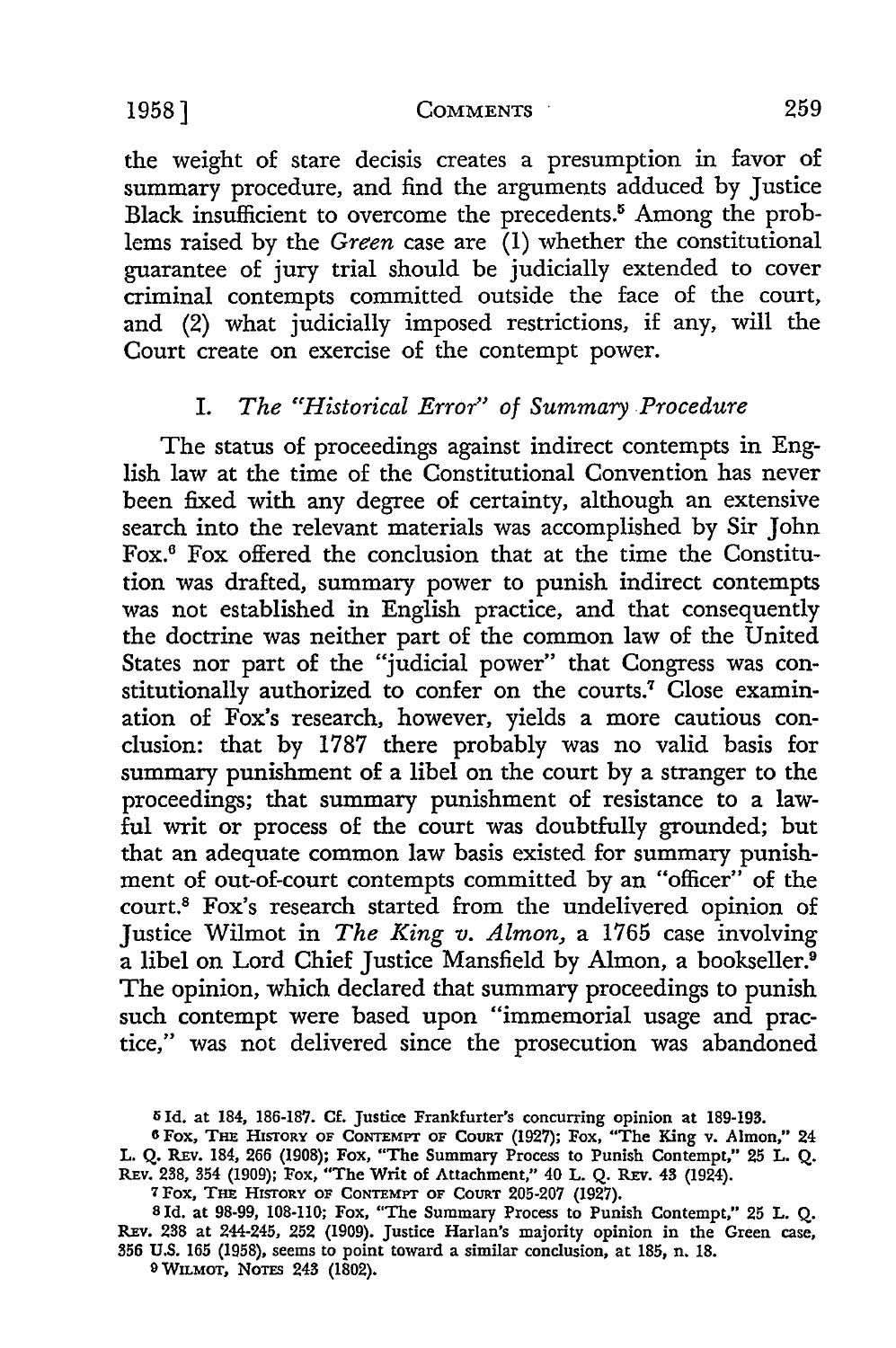because of a procedural mistake. The bulk of Fox's research was aimed at refuting this "immemorial usage" concept. Fox summed up the procedure to punish indirect contempts as having been unknown originally at common law, created by the Star Chamber, and later filtered into common law courts after abolition of the Star Chamber in 1641.10 It should be noted that counsel in *Almon's Case* proceeded on the assumption that summary procedure was regularly employed where there was resistance to the King's process; their arguments merely opposed extension of this procedure to out-of-court libels.11 Fox himself separates the contempts of disobedience to writ, and resistance or abuse of the process server, from the contempt of libelous abuse of the court, since his research discredited summary procedure in the last more convincingly than in the other two types of contempt.12

#### II. *Relation of Almon's Case to the Constitution*

Any defective common law basis of the doctrine in *Almon's Case* would be immaterial if it were possible to define with certainty the intent of the constitutional framers with regard to the criminal contempt problem.18 It does not appear, however, that there was any discussion in the Convention or in any of the state ratifying conventions dealing with this issue.14 Apparently the Convention rejected establishment of jury trial in every case whatsoever.15 It is clear that jury trial was important to the colonials and that deprivation of jury trial was a principal

<sup>11</sup>The King v. Almon, WILMOT, NOTES 243 at 253 (1802).

12 Fox, THE HISTORY OF CONTEMPT OF COURT 109-110 (1927). Note Fox's concessions as to earlier cases in Chancery, at 108-109, 117. Justice Harlan's rejection of the jury trial argument notes the limited purpose behind Fox's efforts. Green v. United States, 356 U.S. 165 at 185, n. 18 (1958).

13 Ex parte Grossman, 267 U.S. 87 (1925), held: "The language of the Constitution cannot be interpreted safely except by reference to the common law and to British institutions as they were when the instrument was framed and adopted. The statesmen and lawyers of the Convention who submitted it to the ratification of the Conventions of the thirteen States, were born and brought up in the atmosphere of the common law, and thought and spoke in its vocabulary." See also Fox, THE HISTORY OF CONTEMPT OF COURT 108-109 (1927).

14 Justice ·Black's dissent, Green v. United States, 356 U.S. 165 at 207 (1958).

15 THE FEDERALIST, No. 83, Ford. ed., 567 (1898) (Hamilton). Hamilton commented that "though trial by jury, with various limitations, is known in each State individually, yet in the United States, *as such,* it is at this time altogether unknown, because the present federal government has no judiciary power whatever." Id. at 563.

<sup>10</sup> Fox, THE HISTORY OF CONTEMPT OF COURT 116-117 (1927). This is the part of Fox's research relied upon by Justice Black in bis dissent in Green v. United States, 356 U.S. 165 at 205, n. 17 (1958).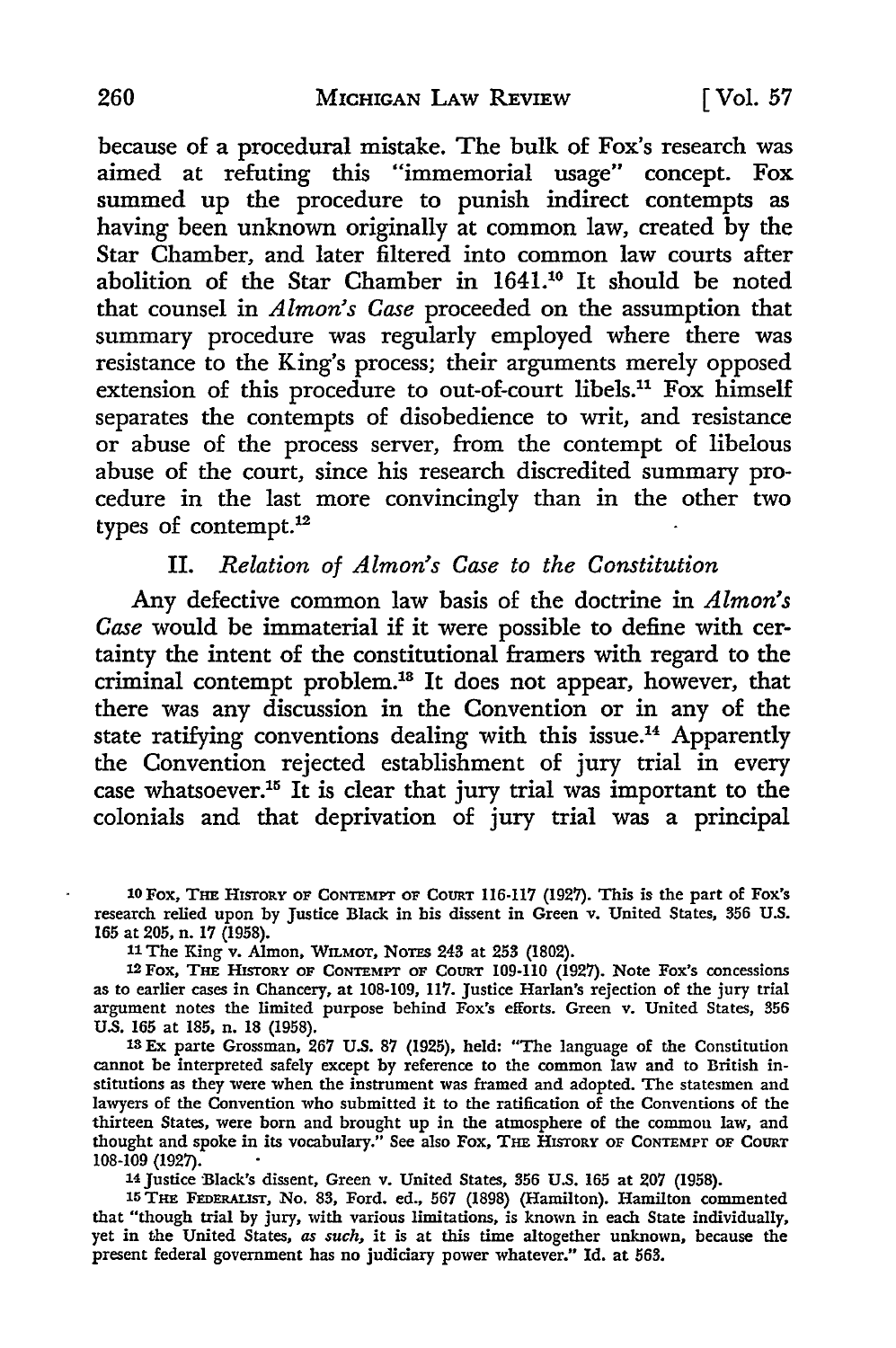grievance against the King.16 But evaluation of the extent of "jury trial" as written into the Constitution invites a great deal of inference and guesswork.

Unpublished until 1802 (when it was included in a posthumous edition of Wilmot's *Notes*<sup>17</sup>) and not cited until 1811,<sup>18</sup> *Almon's Case* could hardly be said to have itself influenced the colonial lawyers. Its significance lies in the fact that it had been incorporated by Blackstone in his *Commentaries,* in which the author repeated Wilmot's theme that summary proceedings had derived from "immemorial usage."19 Blackstone was widely known to the colonials, so that even a misstatement by him would shed light on the possible intent of the Convention. Justice Harlan's majority opinion in *Green* indicates the belief that Blackstone's statement (or misstatement) of the law on this point expressed the "prevailing views in the American Colonies. "20 Perhaps Justice Harlan's conclusion is too sweeping, since Blackstone also commented that summary procedure was "not agreeable to the genius of the Common Law in any other instance."<sup>21</sup> It is at least conceivable that this last phrase had an even greater influence on colonial lawyers than Blackstone's statement of the *Almon* doctrine. Moreover, the views of some of the other authorities available to the colonials should perhaps be considered. For example, a widely-used law dictionary said that the summary nature of an "attachment" for contempt would be contrary to the jury trial provision in Magna Charta, and "must be for a contempt in the face of the court" or else for a contempt committed by officers of the court.<sup>22</sup> Gilbert's *History and Practice of Common Pleas,* in its third (1779) edition, included a notation by the commentator that an English statute, which Gilbert had cited as confirming the power to commit for contempt after summary hearing, was properly meant to apply only to killing in resistance to process; the commentator added that Magna Charta's guarantee of jury trial would have been logically breached by any "Commitment for Contempt

17 Note 9 supra.

214 BLACKST. COMM., c. 20, §2.

22 JACOB'S LAW DicrIONARY, 9th ed. (1772) cited in Fox, THE HISTORY OF CONTEMPT OF COURT 38 (1927).

<sup>16</sup> LEssER, HISTORY OF THE JURY SYSTEM 151 (1894).

<sup>18</sup> Fox, THE HISTORY OF CONTEMPT OF COURT 5-6, 27 (1927). Almon's Case was first cited by counsel in Burdett v. Abbot, 14 East 1, 104 Eng. Rep. 501 (1811).

<sup>19 4</sup> BLACKST. COMM., c. 20, §3.

<sup>20</sup> Green v. United States, 356 U.S. 165 at 186 (1958).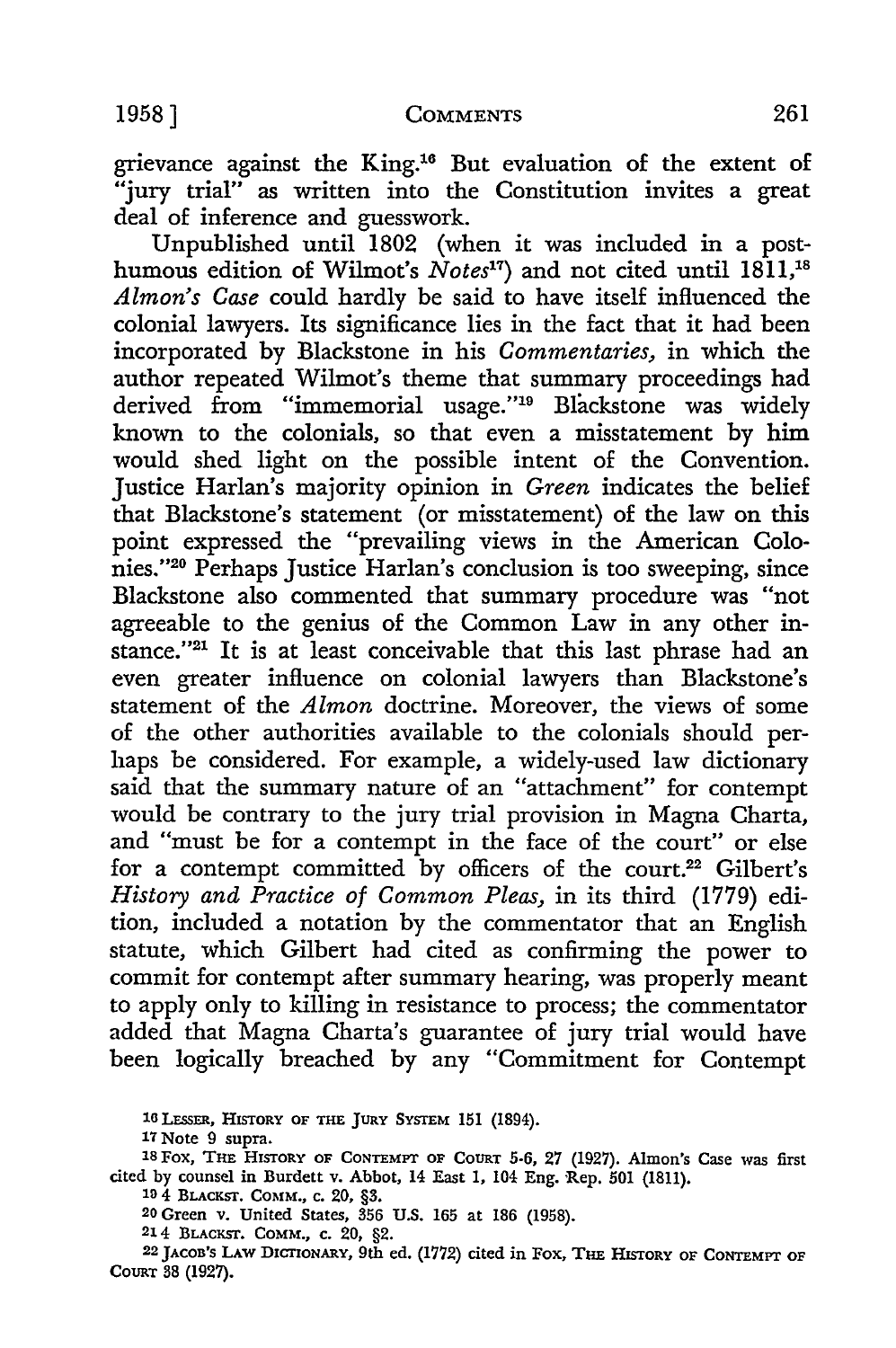merely ex officio."23 Conversely, nonjury procedure was supported by Hawkins' important work, *Pleas of the Crown,* in which the author noted that contempts both direct and indirect were punishable by attachment, which required the contemnor to present himself to the court, answer interrogatories concerning his offense, and, unless he denied the charges (which purged him of contempt and left him to normal jury trial for perjury), be liable to judicial conviction.<sup>24</sup>

The foregoing discussion of authorities available to the colonial lawyers shows that some contemporary sources were at hand which could possibly have been interpreted to weigh against the use of summary procedure. But it is difficult to conclude with any conviction that such materials were so interpreted. A survey of the relevant decisions by colonial and state courts in the period between the writing and the publication of Wilmot's opinion in *Almon's. Case,* 1765 to 1802, is no more conclusive as an indication of the thinking of lawyers and judges of that period. In the year *Almon's Case* was argued, a Massachusetts chief justice entrusted a contempt by publication to the grand jury for indictment, but he explicitly informed them that the court had power to proceed summarily if it had so decided.<sup>25</sup> Thirty years later, the South Carolina court drew a distinction between direct and indirect contempts and prescribed jury trial in the latter type.<sup>26</sup> Some other cases allowed a summary procedure, but most of these involved direct contempts or contempts by officers of the court, which were both historically punished by summary procedure.<sup>27</sup> The cases of this period are so sparse and inconclusive that they furnish no adequate illumination of the constitutional scope of "jury trial."

<sup>23</sup>GILBERT, HISTORY AND PRACTICE OF COMMON PLEAS, 3d ed., 25, note (1779). The statute was Statute of Westminster the Second, chapter 39.

24 2 HAWKINS, PLEAS OF THE CROWN, 5th ed., c. 22, §1, 141 ff. (1771).

<sup>25</sup>"The Charge of the Chief Justice to the Grand Jury," Quincy (Mass.) Rep. 241 (1765).

26 Lining v. Bentham, 2 Bay Rep. (S.C.) I at 8 (1796).

27 See I REcoRDs OF THE SUFFOLK COUNTY COURT 87 (1933); State v. Stone, 3 H. &: McH. (Md.) 115 (1792) (attachment of contempt against justices of county court for refusing to allow a certiorari issued by the court of appeals); Respublica v. Oswald, I Dall. (Pa.) 319 (1788) (contempt by libelous publication punished summarily, the court relying upon Blackstone's "immemorial usage"); Thwing v. Dennie, Quincy (Mass.) Rep. 338 (1772) (snatching papers from the hand of the opposing counsel in court); Butterworth v. Stagg, 2 Johns. (N.Y.) 290 (1801) (person brought suit in name of another without his consent). In one libel case, defendant was summarily fined and imprisoned for contempt, but as a result the judges were impeached and a law passed to avoid repetition of such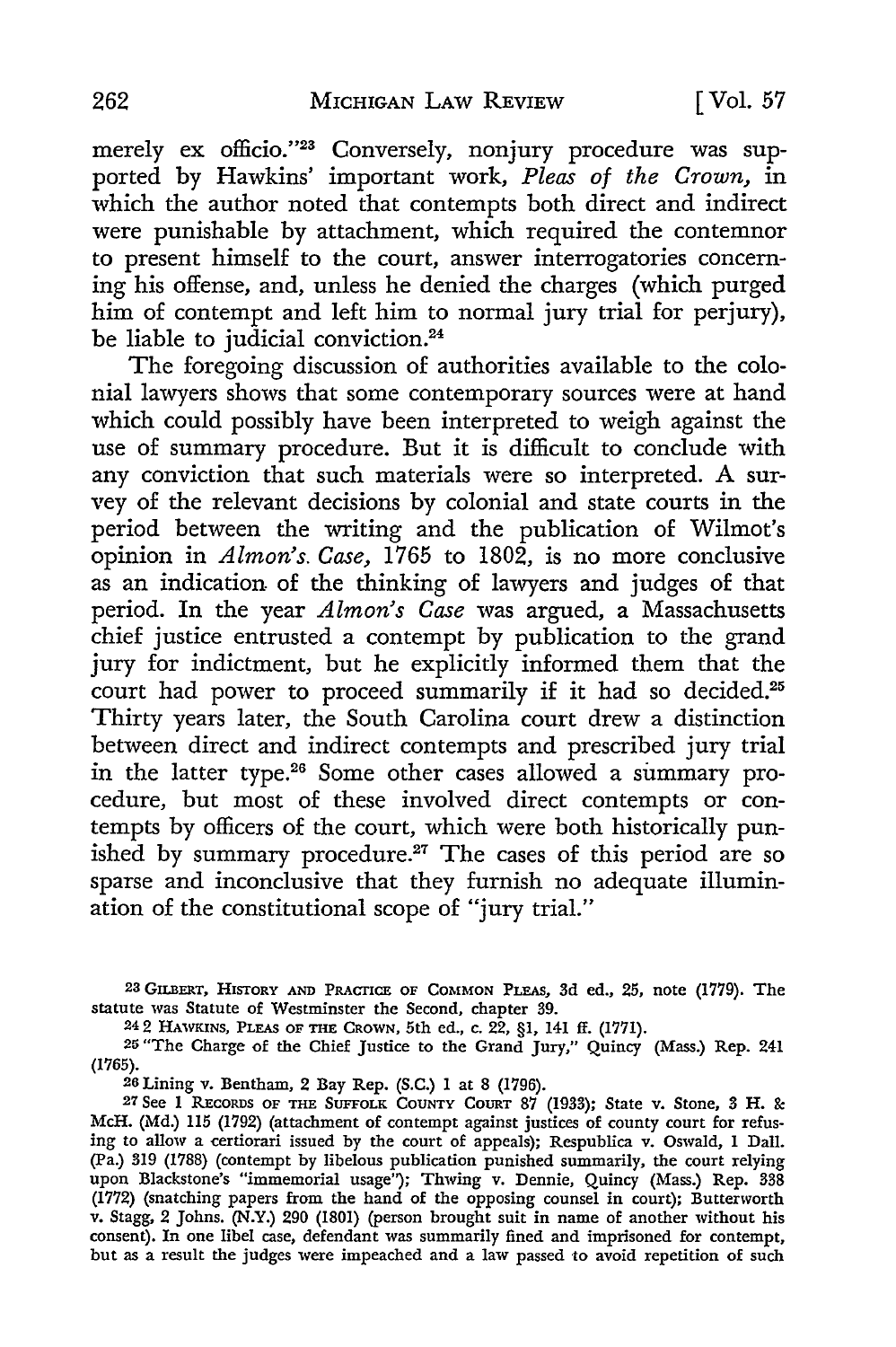Perhaps the language of the Judiciary Act of 1789, enacted by a Congress whose judiciary committee included members of the then recent Constitutional Convention, and who "no doubt shared the prevailing views in the American Colonies of English law," could be instructive.<sup>28</sup> Justice Harlan, indeed, feels the act buttresses the validity of summary procedure. Some difficulties arise, however, from the wording of the act. It authorized summary punishment of "all contempts in any cause or hearing before . . . [the courts]."<sup>29</sup> The more probable interpretation of this phrase would apply the preposition "before" as merely describing the "cause or hearing," and thus make the act applicable to all contempts. Yet it is arguable that a possible interpretation would apply this preposition to "contempts," and thus limit summary procedure to direct contempts. In the only Supreme Court decision affected by the 1789 act, habeas corpus was refused a witness whose contempt had been refusal to answer a question under oath, i.e., a direct contempt.30 In 1831, federal judge Peck construed the act to apply to a lawyer who had published a criticism of an opinion while an appeal was pending, and thereby raised a furor that caused his own impeachment by the Senate. A result of this famous impeachment, which ended in a one-vote acquittal, was revision of the Judiciary Act in 1831.31 The revised act recognized the validity of summary proceedings in both direct and indirect contempts, but sought to exclude remote newspaper criticism by limiting the contempt power to acts committed in the presence of the court "or so near thereto as to obstruct the administration of justice."32 Neither the authors of this new legislation, nor the prosecutors of the impeached Judge Peck, disputed the fundamental validity of summary proceedings.<sup>33</sup>

punishments. Respublica v. Passmore, 3 Yeates (Pa.) 441 (1802). But compare People v. Freer, Col. &: Cai. Cas. (N.Y.) 300 (1803). A later decision is Morris v. Creel, Brock. &: Hol. (Va.) 333 (1814) (clerk of the executive council of Virginia refused to obey subpoena).

28 Justice Harlan in Green v. United States, 356 U.S. 165 at 186 (1958).

20 1 Stat. 73, 83 (1789).

so Ex parte Kearney, 7 Wheat. (20 U.S.) 38 (1822).

31 See Frankfurter and Landis, "Power of Congress over Procedure in Criminal Contempts in 'Inferior' Federal Courts-A Study in the Separation of Powers," 37 HARv. L. REv. 1010 at 1024-1026 (1924), for a discussion of this incident.

32 4 Stat. 487, 488 (1831).

33 See Storrs' argument reported in STANSBURY, REPORT OF THE TRIAL OF JAMES H. PECK 372-373, 380 (1883). This point noted by Justice Frankfurter in Green v. United States, 356 U.S. 165 at 190 (1958).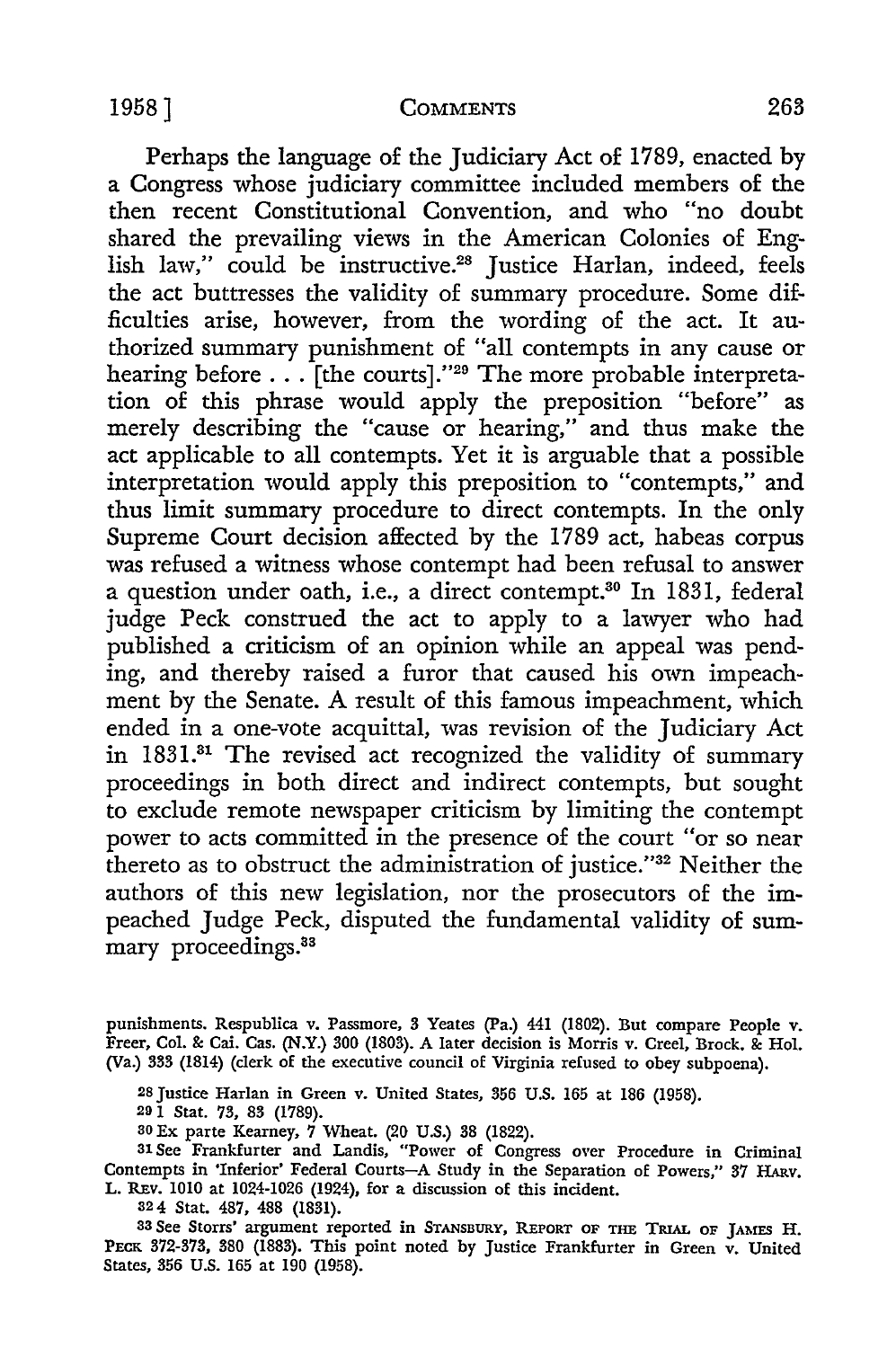#### III. *Development of Summary Procedure in Indirect Contempts*

After the Judiciary Act of 1831, summary procedure became firmly entrenched in a series of Supreme Court decisions rejecting jury trial starting with *In re Savin* in 1889.34 Although the Court took note as early as 1914 of the questionable common law background,<sup>35</sup> the weight of stare decisis gradually mounted. At present, three principal strains are discernible in the law of indirect criminal contempts: (1) establishment and enforcement of minimal procedural standards, but not including jury trial; (2) gradual reduction of the area where the criminal contempt power can be exercised; (3) increasing severity in actual punishments inflicted under the criminal contempt power.

In 1925 the Court laid down basic requirements for judicial handling of an indirect contempt, including notice, hearing, right to counsel, right to present witnesses and to cross-examine others, and, when not impracticable, hearing of the contempt charge by a judge other than the one involved in the offense.<sup>36</sup> The Court demonstrated its willingness to enforce this last, discretionary, safeguard in 1954 when it overruled a conviction for a *direct* contempt on grounds that the judge had sufficient time to assign the trial to another more impartial arbiter.<sup>37</sup> Almost all the constitutional guarantees save jury trial thus have been extended to the indirect contemnor. And when certain indirect contempts are also made crimes under state or federal statutes, the Clayton Act of 1914 furnishes the alleged contemnor with an optional jury trial.<sup>38</sup> Although an attempt was made to attack this delimiting legislation as an unconstitutional abridgement of the "inherent" contempt power of the federal judiciary, the Court sustained the Clayton Act provision in 1924.89

84 131 U.S. 267 (1889). Cases are collected in Justice Harlan's opinion in Green v. United States, 356 U.S. 165 at 183, n. 14 (1958).

85 Justice Holmes, writing for the court in Gompers v. United States, 233 U.S. 604 at 610-611 (1914), noted the research of Solly-Flood, who had endeavored to show that summary procedure to punish any kind of criminal contempt was erroneously grounded. See SOLLY-FLOOD, THE STORY OF PRINCE HENRY OF MONMOUTH AND CHIEF-JUSTICE GASCOIGN (1886).

86 Cooke v. United States, 267 U.S. 517 (1925).

37 Offutt v. United States, 348 U.S. 11 (1954). See Weisman, "Sacher and Isserman in the Courts: Note III," 15 LAW. GUlLD REv. 67 (1955).

88 38 Stat. 730 at 739 (1914).

39 Michaelson v. United States, 266 U.S. 42 (1924).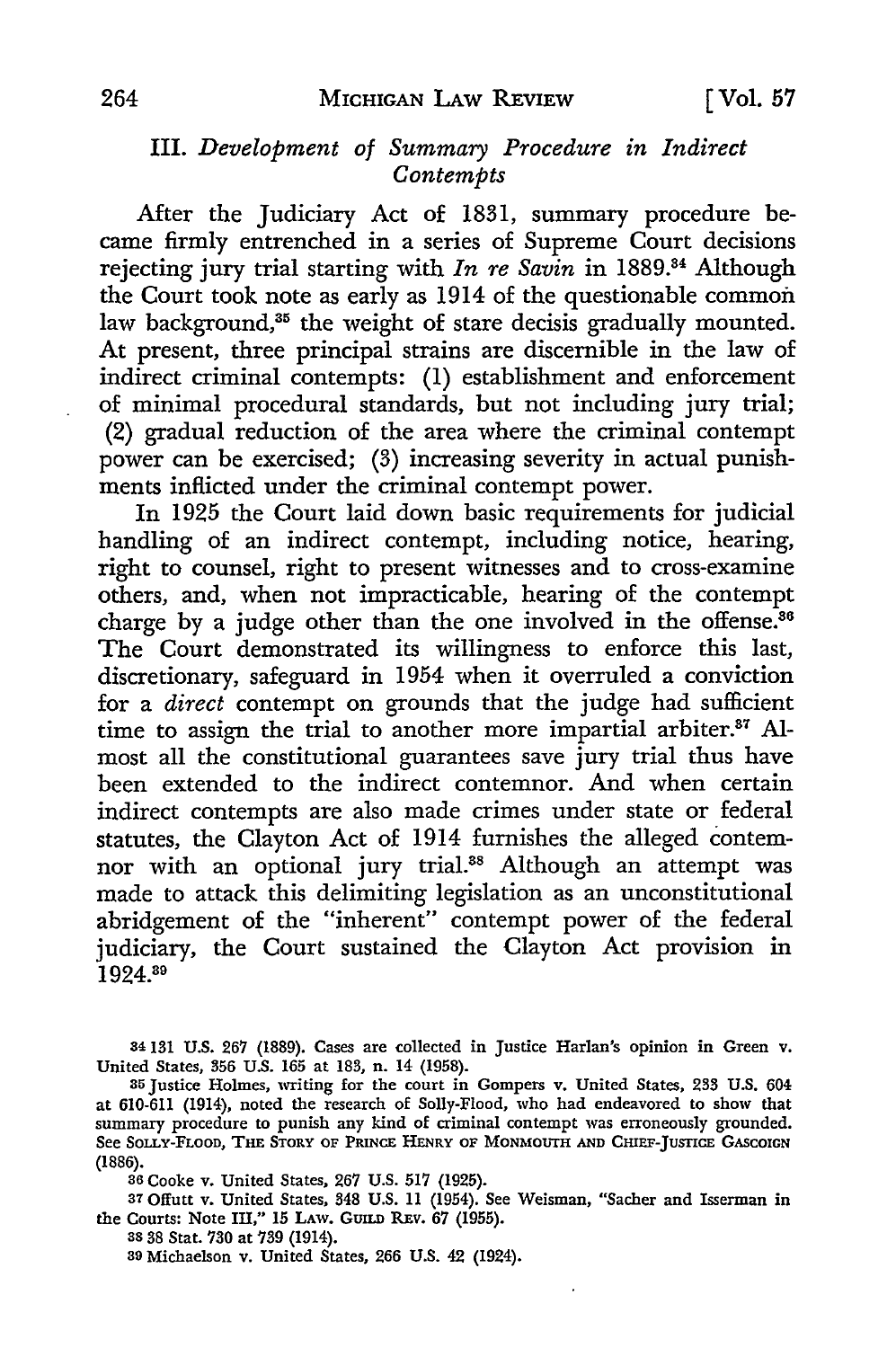#### 1958] **COMMENTS** 265

Lagging somewhat behind the establishment of procedural standards came gradual narrowing of the limits within which the contempt power can be exercised. This circumscription was foreshadowed by the uneasiness with which some justices had earlier regarded the contempt power.<sup>40</sup> The trend was given its start in 1941 with the decision in *Nye v. United States*,<sup>41</sup> when the phrase "so near thereto as to obstruct the administration of justice," which had previously been defined in terms of causal relationship, was redefined to mean the immediate geographic vicinity. In 1945 Justice Black ruled on behalf of the Court that perjury in and of itself did not qualify as a criminal contempt, and added that criminal contempt should be always strictly construed.<sup>42</sup> Judicial confinement of the power was most sharply etched in 1956 when a 7-2 majority led by Justice Black held that, contrary to the earlier accepted meaning, an attorney was not a court "officer" within the second clause of the Judiciary Act and therefore his misbehavior was not punishable summarily.<sup>43</sup> A coincident trend involved closer scrutiny by the Court of contempt proceedings within the states. The Fourteenth Amendment guarantee of due process was construed to require "imminent" rather than "likely" obstruction to justice in order to have actionable contempts,<sup>44</sup> and minimal procedural guarantees were imposed.45 Echoing the Court's restraining attitude, lower federal courts have in scattered cases begun to show a tendency to curb their contempt powers.<sup>46</sup>

40 See dissenting opinion of Justice Holmes in Toledo Newspaper Co. v. United States, 247 U.S. 402 (1918). Cf. Opinion of Chief Justice Taft, in Cooke v. United States, 267 U.S. 517 at 539 (1925), that exercise of contempt power "is a delicate one and care is needed to avoid arbitrary or oppressive conclusions."

41313 U.S. 33 (1941).

42 In re Michael, 326 U.S. 224 (1945) .

. 43 Cammer v. United States, 350 U.S. 399 {1956), interpreting 18 U.S.C. (1952) §401(2). The strained interpretation is analyzed in comment, 8 HASTINGS L.J. 56 (1956).

44 Craig v. Harney, 331 U.S. 367 (1947).

45 In re Oliver, 333 U.S. 257 (1948), required public trial, reasonable opportunity to defend, notice, right to cross-examine, right to counsel, when immediate action was not necessary. In re Murchison, 349 U.S. 133 (1955), added the requirement that the hearing be conducted by a different judge whenever possible.

46 Lower federal courts have in some cases narrowed the definition of criminal contempt, and some federal judges have even favored abolition of summary procedure in indirect contempts. Carlson v. United States, (1st Cir. 1954) 209 F. (2d) 209 (erroneous but good-faith refusal of witness to answer question before grand jury not contempt); Matusow v. United States, (5th Cir. 1956) 229 F. (2d) 335 (defendant's execution of affidavit stating that he had falsely testified in prior prosecution not within contempt statute). In Farese v. United States, (1st Cir. 1954) 209 F. (2d) 312 at 315, an incident occurring in corridors of the courthouse after proceedings had ended for the day was held not within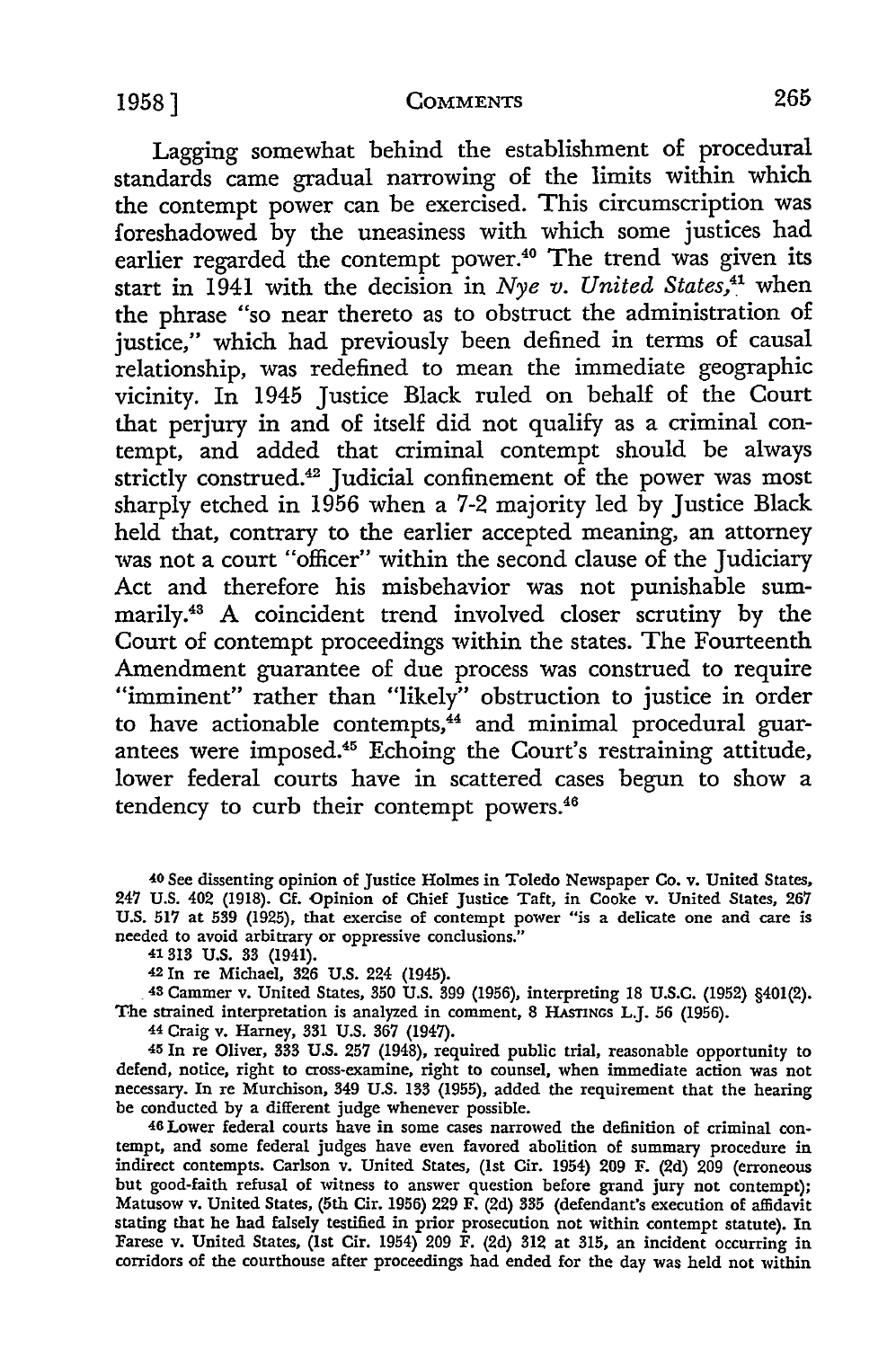As the Court has increasingly restricted the sphere of application of the contempt power and increasingly regulated the manner of its application, a gradual intensification of the severity with which contempts are punished has taken place.<sup>47</sup> The most severe punishments have been inflicted in the past decade, when sentences up to four years have been approved by the Court.<sup>48</sup> In the *Green* case petitioners argued that courts were without power to sentence for more than one year for a conviction produced from summary proceedings. In rejecting this contention the Court said the severity of punishment was in the hands of the trial judge, absent any "abuse of discretion."49

#### IV. *Conclusion*

In perspective, the evidence of the colonial and Constitutional Convention attitudes toward jury trial in contempt proceedings is sketchy and inconclusive. Silence of the founders on the problem most logically means that they did not consider it; any other inference is pure conjecture. If the intent of the framers cannot accordingly be ascertained, what remains with which to resolve this controversy? Surely the long, consistent line of judicial precedent supporting and endorsing the use of summary proceedings in both direct and indirect criminal contempts cannot be forgotten. As Justice Frankfurter pointed out in his concurring opinion in the *Green* case, "the fact that scholarship has shown that historical assumptions regarding the procedure for

47 Examination of the twenty-five cases cited as providing the weight of precedent by Justice Frankfurter in his concurring opinion, in Green v. United States, 356 U.S. 165 (1958), reveals that, with two exceptions, fines and light jail sentences were imposed in every instance. Fines ranged from \$5 in Brown v. Walker, 161 U.S. 591 (1896), to \$700,000 assessed against the United Mine Workers in United States v. United Mine Workers, 330 U.S. 258 (1947). Jail terms varied upwards from 30 days in Brown v. Walker supra.

48 United States v. Thompson, (2d Cir. 1954) 214 F. (2d) 545, imposed a four-year sentence for bail-jumping by co-defendants of Green in the Smith Act prosecutions.

49 Green v. United States, 356 U.S. 165 at 188 (1958).

the statute. Magruder, C. J., stated: "It is the clear teaching of the Nye and Michael cases that the grant of summary contempt power, as contained in 18 U.S.C. §3401, is to be grudgingly construed, so that the instances where there is no right to a jury trial will be narrowly restricted to the bedrock cases where concession of this drastic power to the courts is necessary to enable them to preserve their authority and to insure the maintenance of order and decorum in the proceedings before them." Judge Cameron of the 5th Circuit has announced in favor of abolishing summary proceedings as unconstitutional in his partial concurrence in Ballantyne v. United States, (5th Cir. 1956) 237 F. (2d) 657 at 666-670, a case which exempted from the statute defendant who failed to answer questions before a grand jury, with some indication of bad faith on his part.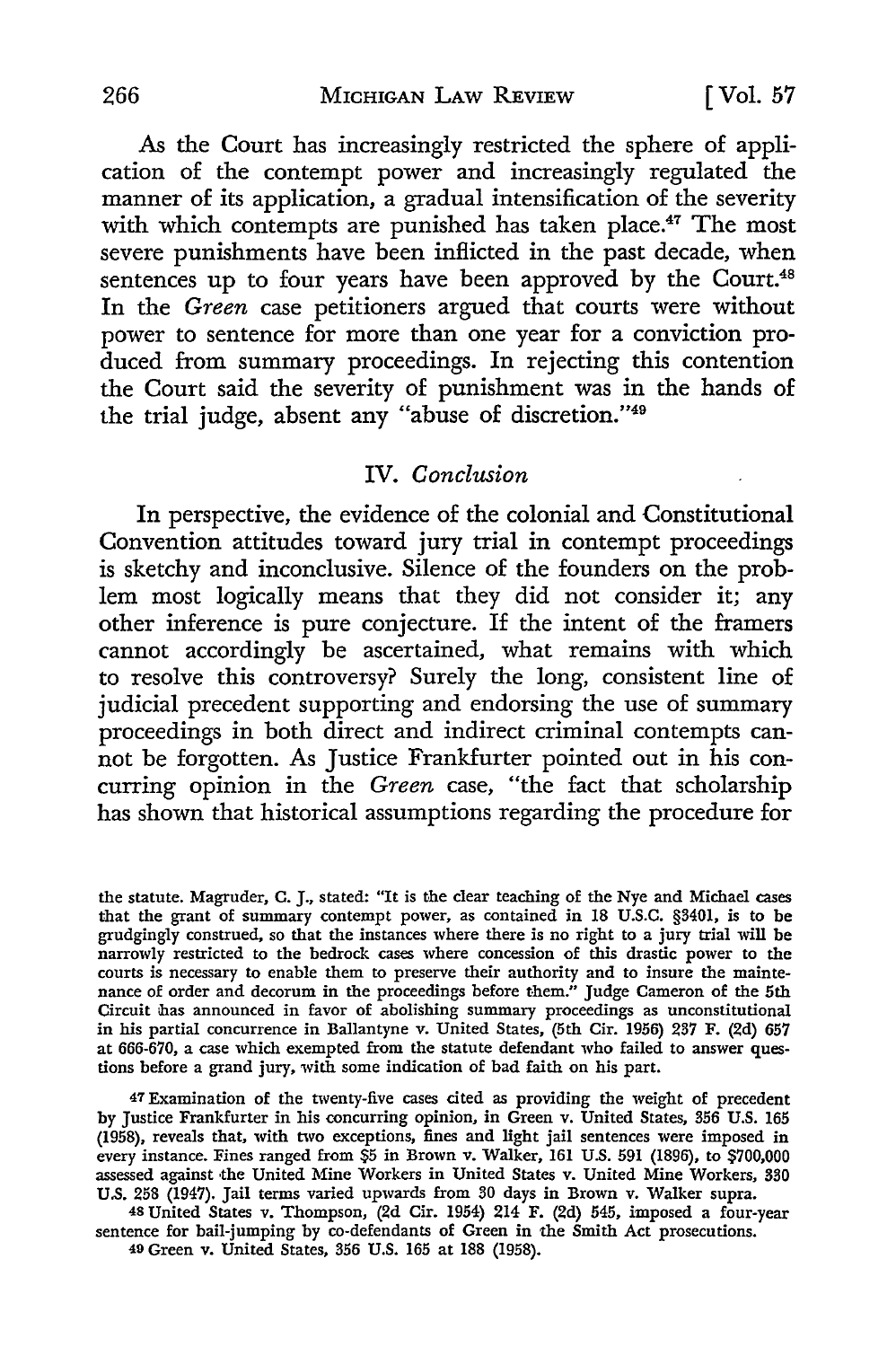punishment of contempt of court were ill-founded, hardly wipes out a century and a half of the legislative and judicial history of federal law based on such assumptions."50 Moreover, the existence of summary power rests on more than precedent and custom; it is supported as well by reason. Even Chief Justice Taft, wary of the power, recognized as indispensable "the power of contempt which a judge must have and exercise in protecting the due and orderly administration of justice and in maintaining the authority and dignity of the court."51 Justice Holmes conceded that when judicial functions were truly threatened he "would go as far as any man in favor of the sharpest and most summary enforcement of order in Court and obedience to decrees.  $\ldots$  "<sup>52</sup> To add the requirement of a slow and cumbersome jury trial could not but curtail the effectiveness of the court's sanctions and decrees. The need for. summary procedure, moreover, is as strong in indirect contempts as it is in direct contempts. This would seem to be true despite historical distinctions uncovered by Fox or theoretical distinctions suggested by the Clayton Act, which provides for optional jury trial only for indirect contempts. Proper judicial operation is impaired as much by persons fleeing or resisting court orders as by counsel trading invective with the judge in the courtroom. As has been shown in the previous discussion, the federal courts today exercise the criminal contempt power over only the most immediately damaging actions, and with almost all the procedural safeguards, save jury trial, spelled out in the Bill of Rights.

If it is to be accepted, then, that summary proceedings are supported by stare decisis and are necessary to protect the court's function, still a further question may be asked: how much punishment is necessary for this protection? While the imposition of small fines and short jail terms might be approved as devices to deter would-be contemnors, sentences of ten or twenty years would certainly seem to exceed the amount of deterrent power needed. Within these extremes lies an area where the penalty imposed would depart from the minimum needed to implement judicial effectiveness and begin to encroach on the criminal law notion of meting out punishment. To the extent that un-

<sup>50</sup> Id. at 189.

<sup>51</sup> Cooke v. United States, 267 U.S. 517 at 539 (1925).

<sup>52</sup> Dissenting opinion in Toledo Newspaper Co. v. United States, 247 U.S. 402 at 425 (1918).